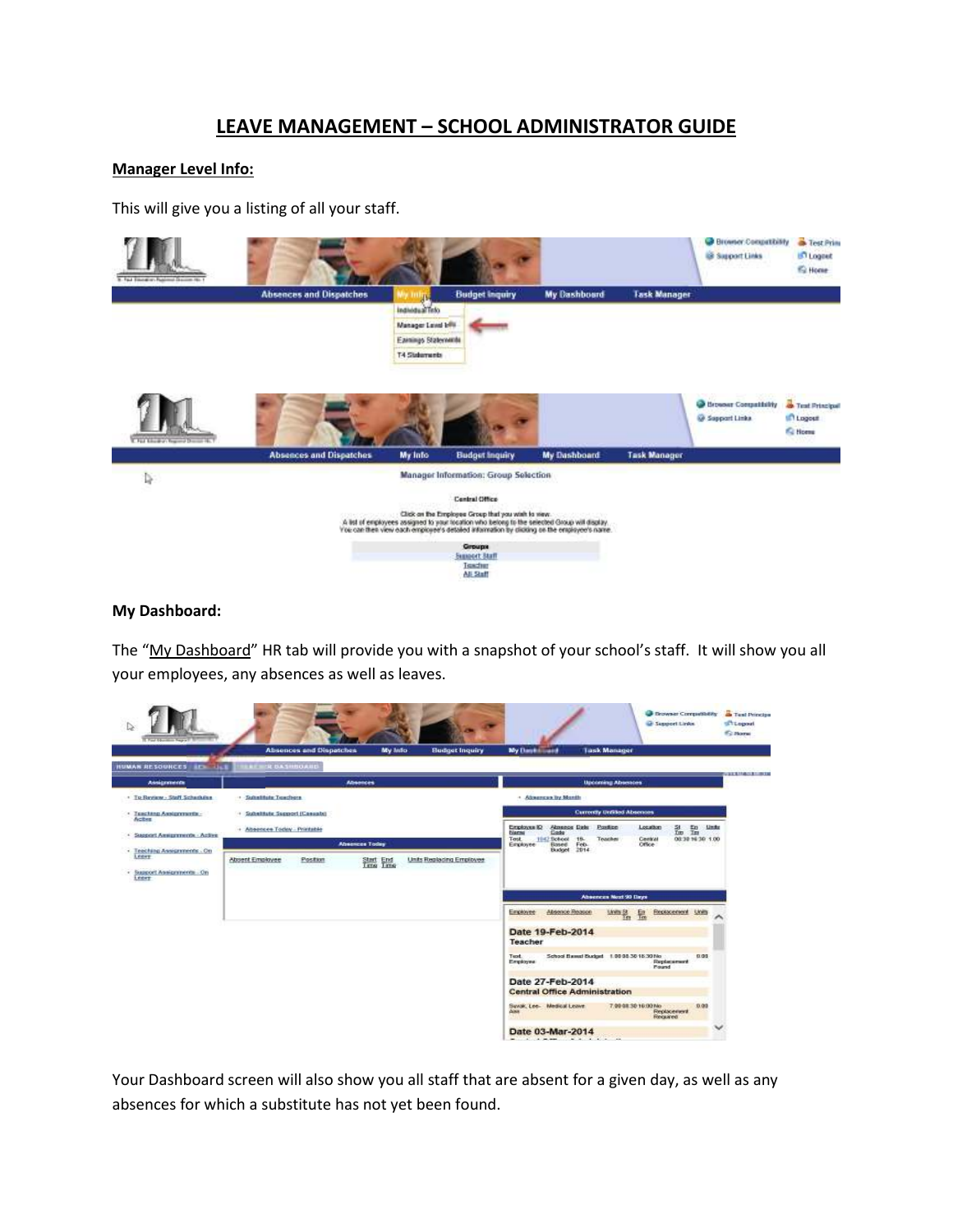### **Task Manager - Approving Leaves:**

As a principal (or supervisor) some leaves will require your approval. For leave approvals, access the "Task Manager" menu. You may approve them daily if you wish, but at a minimum it must be done before the end of the week.

The number of pending task that you are responsible for are displayed beside your username when you login.



Clicking on the "Task Manager" tab, (or the number next to your login) will take you to tasks that require your approval.

Your Task Manager will only show tasks that you are responsible for.

Select a task by clicking on the Task ID number. Once a task is selected, it will display an e-form section for you to complete.

|                          | F. Fall Streeters, National Bacher St. |                      |                                |         |                                                |                                                                          |                                                                                                                                                                             | <b>Drowngal bespatistic</b><br><b>Wed Lindex</b> | <b>a</b> Test Principal <b>E</b><br><b>Logout</b><br><b>Fu Home</b> |               |
|--------------------------|----------------------------------------|----------------------|--------------------------------|---------|------------------------------------------------|--------------------------------------------------------------------------|-----------------------------------------------------------------------------------------------------------------------------------------------------------------------------|--------------------------------------------------|---------------------------------------------------------------------|---------------|
|                          |                                        |                      | <b>Absences and Dispatches</b> | My Info | <b>Budget Isquiry</b>                          | My Dashboard                                                             | <b>Task Manager</b>                                                                                                                                                         |                                                  |                                                                     |               |
| <b>Energy</b><br>1888.18 |                                        | Task Type<br>$\sim$  | Employee Name                  |         | <b>Task Manager Search</b>                     | Other Info                                                               | Doc ID                                                                                                                                                                      | <b>CONTRACTOR</b><br>$#$ Op                      | <b>LAST CONTRACTOR</b><br><b>Task Commont</b>                       |               |
|                          | Powders                                | Leave Management Web | Extra, Telediev                |         | 03-Feb 2014 To 05-Feb-2014 Wedding Self        |                                                                          | 1020                                                                                                                                                                        |                                                  | comment                                                             | e             |
| 000000014                | <b><i><u>Rending</u></i></b>           | Leave Management Web | Test, Employee                 |         | 06-Feb-2014 To 06-Feb-2014 School Based Budget |                                                                          | 1035                                                                                                                                                                        |                                                  | tak to Employee about<br>what PD                                    | S             |
| 0000000020 Pending       |                                        | Leave Management Web | Test, Employee                 |         | 19-Feb-2014 To 19-Feb-2014 School Based Budget |                                                                          | 1042                                                                                                                                                                        |                                                  |                                                                     | Si            |
| €                        |                                        |                      |                                |         |                                                | Click on the hyporlisk containing the information you wont to work with. | Enter the search criteria above and then dick on the Search Button. You can enter a " as the first or but character of your cearch criteria to perform an 'in-text' cearch. |                                                  |                                                                     | $\rightarrow$ |

Review the information and select the appropriate option(s).

Note that you can search for a specific entry by filling in the search boxes – for example by employee name (green arrow).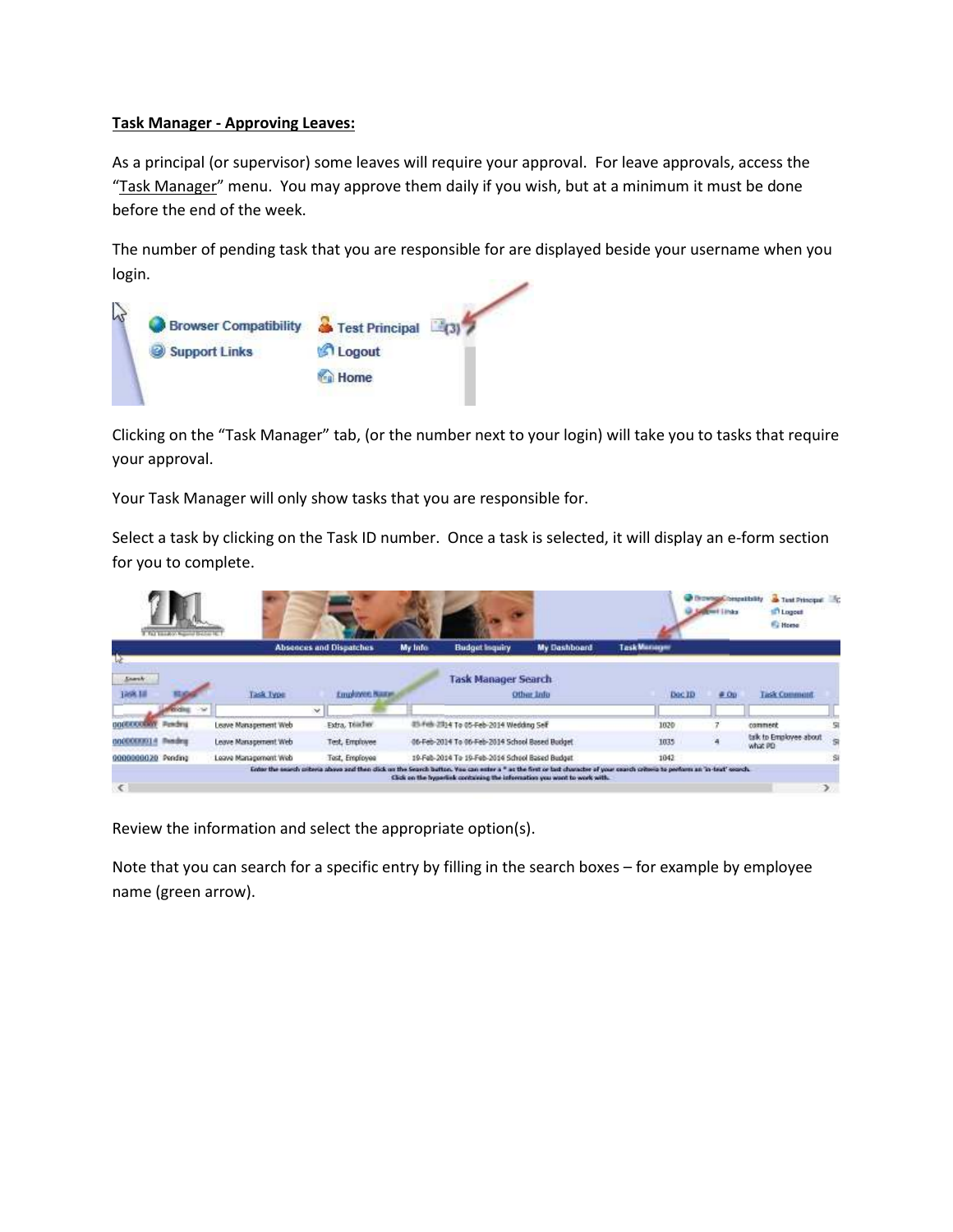E-Leave Authorization

|                                                                                               |                           |                                                                                                         | Task III: 8000000844 - Created: 05-Feb-2014 09:13.39 AM - By: Carol Tannas - Processed: 05-Feb-2014 09:13.39 AM - By: Carol Tannas | Absence ID: 1035  |                                            |
|-----------------------------------------------------------------------------------------------|---------------------------|---------------------------------------------------------------------------------------------------------|------------------------------------------------------------------------------------------------------------------------------------|-------------------|--------------------------------------------|
|                                                                                               |                           | Leave Applicant: Test, Employee (55555)<br>Start Date: 05 Feb 2014<br>Absence Code: School Based Budget |                                                                                                                                    |                   | End Date: 06-Feb-2014<br>Status: Requested |
| <b>Schedule Details</b>                                                                       |                           |                                                                                                         |                                                                                                                                    |                   |                                            |
| <b>Date</b>                                                                                   | Day                       | <b>Position</b>                                                                                         | Location                                                                                                                           | <b>Start Time</b> | <b>End Time</b>                            |
| 06-Feb-2014                                                                                   | Thu:                      | Teacher                                                                                                 | Central Office                                                                                                                     | 08:30             | 15:30                                      |
| A dispatch is NOT required for this absence.<br>There is NO dispatch record in the ADS guese. |                           |                                                                                                         |                                                                                                                                    |                   |                                            |
|                                                                                               |                           |                                                                                                         |                                                                                                                                    |                   |                                            |
| <b>Event Selection</b>                                                                        |                           | Event Professional Development                                                                          |                                                                                                                                    |                   |                                            |
|                                                                                               |                           |                                                                                                         |                                                                                                                                    |                   |                                            |
|                                                                                               |                           |                                                                                                         | APPROVAL SECTION                                                                                                                   |                   |                                            |
|                                                                                               |                           |                                                                                                         | Tank ID: 0000000014 - Created: 05-Feb-2014 05:13.30 AM - Dy: Carol Tarress                                                         |                   |                                            |
|                                                                                               |                           |                                                                                                         | Task Comment: talk to Employee about what PD                                                                                       |                   |                                            |
|                                                                                               |                           |                                                                                                         | Task Connext                                                                                                                       |                   |                                            |
|                                                                                               |                           |                                                                                                         |                                                                                                                                    |                   |                                            |
|                                                                                               |                           |                                                                                                         | Comments are DISPLAYED to the applicant.                                                                                           |                   |                                            |
|                                                                                               | <b>Authorizer Comment</b> |                                                                                                         |                                                                                                                                    |                   |                                            |
|                                                                                               |                           |                                                                                                         |                                                                                                                                    |                   |                                            |
|                                                                                               |                           |                                                                                                         |                                                                                                                                    |                   |                                            |

Approval of leaves sometimes requires another person to review the information before it can proceed to the next person on the approval chain. Use the Redirect button to accomplish this.

| <b>Redirect To</b>                   | -Choose a Redirect Authorizer-<br>◡ |  |
|--------------------------------------|-------------------------------------|--|
| <b>Redirect Section</b>              | -Choose a Redirect Section- V       |  |
| Return to me after redirection       |                                     |  |
| Send email to redirected authorizer  | ✔                                   |  |
| Explanation to redirected authorizer |                                     |  |
|                                      |                                     |  |
|                                      |                                     |  |
|                                      |                                     |  |
|                                      |                                     |  |
|                                      |                                     |  |
|                                      |                                     |  |